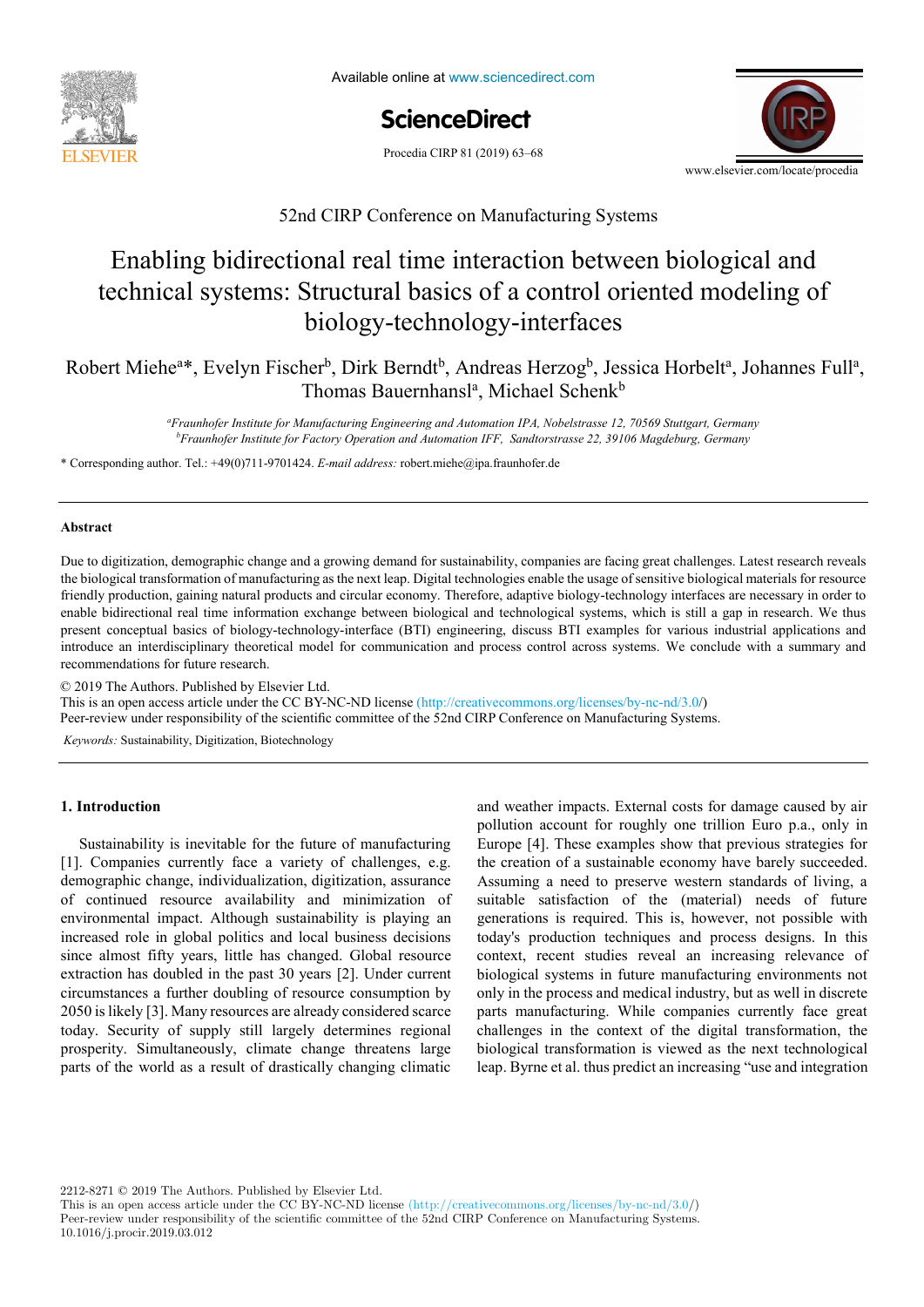of biological and bioinspired principles, materials, functions, structures and resources for intelligent and sustainable manufacturing technologies and systems with the aim of achieving their full potential" [5]. Miehe et al. characterize the term biological transformation as the systematic application of the knowledge about biological processes leading to an increasing integration of production, information and biotechnology [6, 7]. Thereby, three development modes are differed (see figure 1) [6, 7].



Fig. 1. Development modes of biological transformation according to Miehe et al. [6].

While the *inspiration* allows a translation of evolutionary biological phenomena into solely technical value creation systems (e.g. lightweight construction), functionalities (e.g. biomechanics), organizational solutions (e.g. swarm intelligence, neural networks), the knowledge of biology finds application in form of an actual *integration* of biological systems into production systems (e.g. substitution of chemical by biological processes). Practical examples of this mode are the functionalization of polymers, the recovery of bioplastics from CO2 waste streams and the use of microorganisms for the recovery of rare earths from magnets. Not least, the comprehensive *interaction* of technical, informational and biological systems leads to the creation of completely new, selfsufficient production technologies and structures, so-called *biointelligent manufacturing systems*. A manufacturing system is considered to be biointelligent, if there is at least one biological component in the product or production process. In addition a real time exchange of information between biological and technical components is required, which in turn demands for online process control.

The vision drawn here by Miehe et al. is based on a pilot survey funded by the German government that included interviews with 123 highly renowned national and international experts as well as workshops with over 200 participants of various industries and backgrounds. Among others, the survey identified key technologies and future fields of action in order to shape the transformation. Artificial intelligence, 3D bioprinting, gene sequencing and editing, adaptive bioreactors and biorefineries as well as biosensors and –actuators were identified as the most promising technologies. With an increasing implementation of biological in technical systems, the demand for an appropriate design of biology-technologyinterfaces (BTIs) rises. Consequently, the survey identified the realization of bidirectional, real-time informative connections between technical and biological systems as one of 10 decisive

fields of future research in order to enable biointelligent value creation. Although the significance of adaptive biologytechnology interfaces (BTIs) for the biological transformation remains unquestioned, its fundamental design currently depicts a gap in research. Hence, this paper discusses three basic questions of BTIs:

- 1. What types of BTIs exist?
- 2. What are fundamental aspects of a control oriented model?
- 3. What are areas of future research?

Therefore, the paper is to be understood as a first approach towards this highly substantial field of research in order to set the basis for further works in different application fields of BTIs. The results presented below are the outcome of a lose six months discussion of a highly interdisciplinary team of researchers including biologists, biotechnologists, industrial, process and control engineers as well as sociologists. The authors expect that the field of BTI will be of increasing importance to future research in the CIRP community, not only in the field of biomanufacturing and process engineering but in discrete manufacturing.

### **2. Basics and examples of BTIs**

Although the interpretation of biological communication as sign processes and communication patterns dates back to the 1980s [8], basic scientific research in the field of BTI was first conducted extensively in the early 2000s within the German SFB 563 (bioorganic functional systems on solids) by the Max-Planck-Society [9]. Thereby, solid progress was made on the interface between living biological systems (cells or cell models) and anorganic solid state substrates (metals, semiconductors, insulators) aiming to enable a biofunctionalisation of solid surfaces, a detailed spectroscopic characterization of interactions between biosystems and their substrates, as well as an experimental realization of bioelectronic hybrid systems, e.g. living cells communicating with 'intelligent' substrates. From a basic research perspective the feasibility of various interface types between biology and solid state physics is thus verified. In contrast, a transfer of existing findings to applicable solutions for industries is required in order to realize biointelligent manufacturing systems, e.g. autonomous bioreactor-bioprinter systems. This especially applies to the creation of a real time exchange of information as well as appropriate online process control models.

Generally, the two most significant differentiation parameter of BTIs are type and level of interaction. For the former, various physical principles, e.g. electrical, chemical, mechanical or optical, may be used in order to achieve an interaction of technical components with cellular systems. Then again, the interaction with a technical system can be implemented with entire cells, organelles, individual biomolecules or even organisms (including humans). The exchange of information at the interface between biological and technical systems can be subdivided into sensory and actuarial components, whereby a control by means of actuators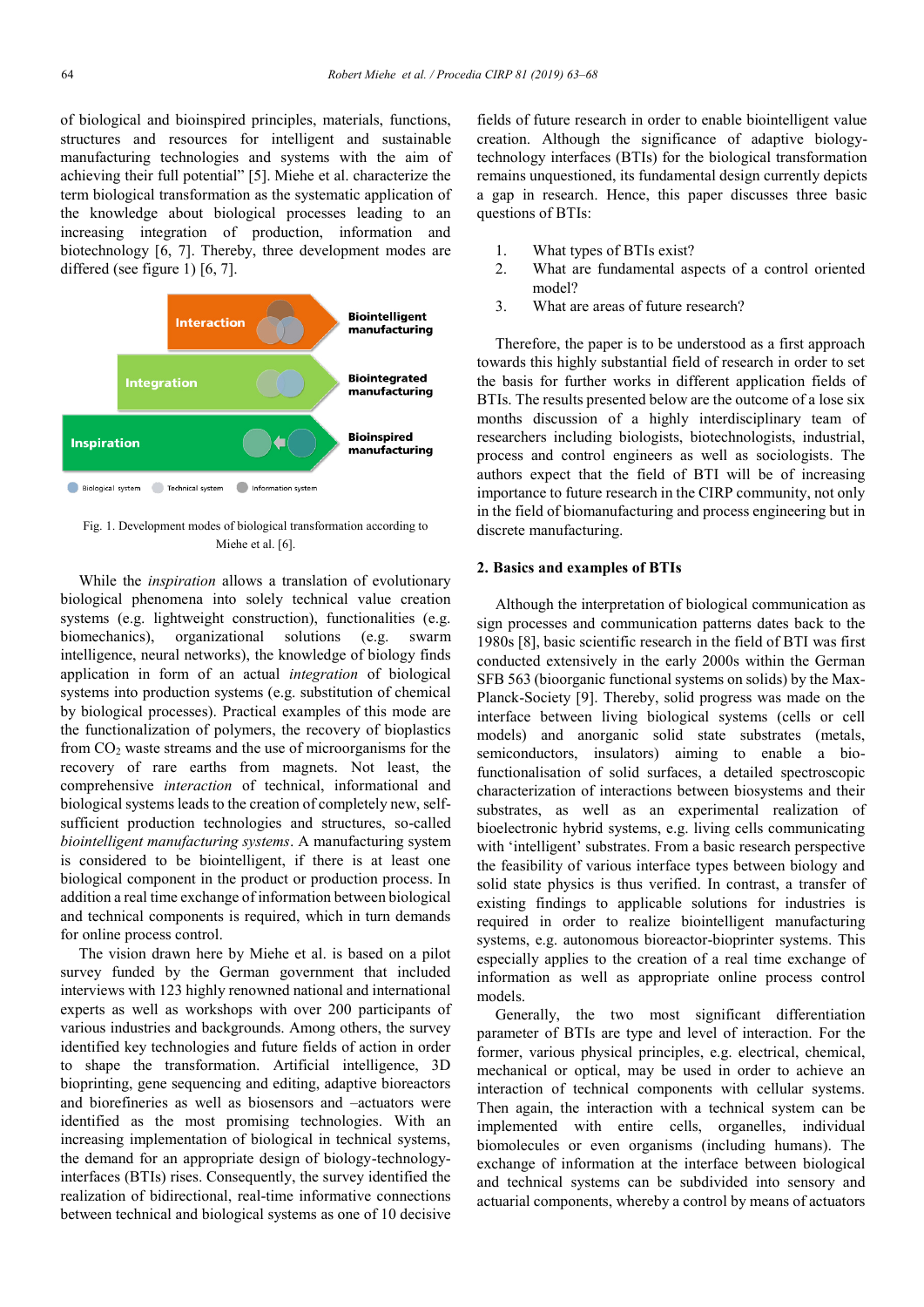is possible both from the technical to the biological side and vice versa. The sensor system includes (physical, optical or spectrometric) metrological methods for recording state variables of biological or technical systems. Table 1 summarizes examples of BTIs at different levels and types of interaction.

Table 1. Examples of BTIs at different levels and types of interaction.

| <b>Type of</b><br>interaction | Organism                            | Cell                            |
|-------------------------------|-------------------------------------|---------------------------------|
| Electrical                    | Human-Brain-<br>Interfaces          | Neuron chips                    |
| Chemical                      | Bacterial cells in<br>hydrogel      | Protein receptors               |
| Optical                       | Light control,<br>emotion detection | Optogenetics,<br>photoreceptors |
| Mechanical                    | Exosceleton<br>feedback             | Atom Force<br>Microscopy        |

**Level of interaction**

A common example of the utilization of biological cells via electrical signals are neuron chips or multi-electrode arrays, which connect neuronal signals with electrical circuits. Existing chips are used for both in vitro and in vivo applications [10, 11]. Due to the far greater sensitivity, sensor applications with neuron cells as the data-receiving component bear great potential for future application as they are likely to create completely new functions, e.g. smelling [6, 7, 12, 13]. Another example is the coupling of technical and biological systems via optical signals, i.e. optogenetics. Here, cells are specifically equipped with photoreceptors, so that cellular responses can be controlled and read out via light of different wavelengths [14- 16]. While current examples of BTIs are developed in order to control biological systems via technology, a biointelligent manufacturing system requires a bidirectional real time information exchange between the systems in order involve the biological into the manufacturing system without harming its vitality. As a rare example of fully controlled systems that have been implemented in technical prototypes bioreactors equipped with integrated on-line sensors allowing constant control can be mentioned [17]. A multitude of research gaps remain in order to achieve applicability in manufacturing systems ranging across the development of basic control engineering models and regulatory principles [17], specific biological actuators, e.g. bacteriophages, as well as appropriate sensor technologies and integration, e.g. for online measurement. Other sensor related fields of research include the development of multivariate, bio-based, non-invasive and non-consuming sensor techniques and principles as well as softsensors with underlying process models and new concepts for biosensors [18, 19]. Even in the biological part of a BTI further research is needed. Especially the fields of synthetic biology and systems biology offer great potential for integrating biological molecules and components in technical systems in a targeted manner, to reduce their complexity and to make them manageable through a selection of functional components (semisynthetic systems) [20].

### **3. Theoretical basics at interdisciplinary level**

In order to develop a generic model for bi-directional communication between different types of systems, a review of fundamental system theory approaches in life sciences, sociology and control engineering is required. Generic models of interactions between systems and their environment have a long history and are described by different authors [20-24]. How different systems (here: biological and technical) behave in close coupling has, however, received little attention in literature. In existing theory, technology has not been considered as autopoietic [22], which is likely to change in the era of machine learning and artificial intelligence. Biological, technical, social and mental systems are distinguished in general system theory in that they produce and reproduce themselves materially (biologically), follow algorithms (technically), operate meaningfully (socially) and think (mentally) [22]. In order to combine living and artificial systems in form of an intelligent interaction an intermediary function is needed. Biological systems are autopoietic, selfregulative, adaptive and variable – they follow the principle of 'actio et reactio' to keep the biological balance. In contrast, technical systems are static and allopoietic, their process regulation is developed by humans [22]. Neither the biological nor the technical system can act across logical contexts from within itself, observing their own behaviour in distinction to their environment. Intelligent interface behaviour, considering the interlinking of different contexts and logics, is solely observed in humans, yet. The adaptivity of humans is a quality that can be interpreted as a self-regulative network interaction on the interface of different systemic logics, namely biological, mental and social systems, each operating with reference to their environment [25]. The main task in systems design across biological and technical systems, is thus to equip the technical system with a BTI that provides correcting variables to support the technical system in developing towards self-regulation (adaptivity), just as the biological system does. To create appropriate conditions for the biological system on the other hand, the BTI must be able to recognize the outer and inner state of the highly variable biological system in the first place. To achieve a self-optimizing network interaction between both systems, they need the ability to act in relation to the (cross-) contextual sense of the industrial environment, too. Basic elements of BTIs thus are adaptive process control, sensors, actuators and network-based modelling of dynamical and highly variable systems.

#### **4. Basics of control oriented modeling of BTI**

Current approaches to the regulation of biological processes are non-linear model predictive regulations that are primarily applied in process engineering in order to identify optimal control values [26-28]. These models are, however, not adaptive. This function is, however, required, e.g. in order to advance bioreactor systems via cell-responsive automation or to converge single technical solutions (bioreactors, 3D printers, biosensors and actuators, self-learning algorithms) into Smart Biomanufacturing Devices (SBDs). These completely new decentralized, autonomous and organically adaptive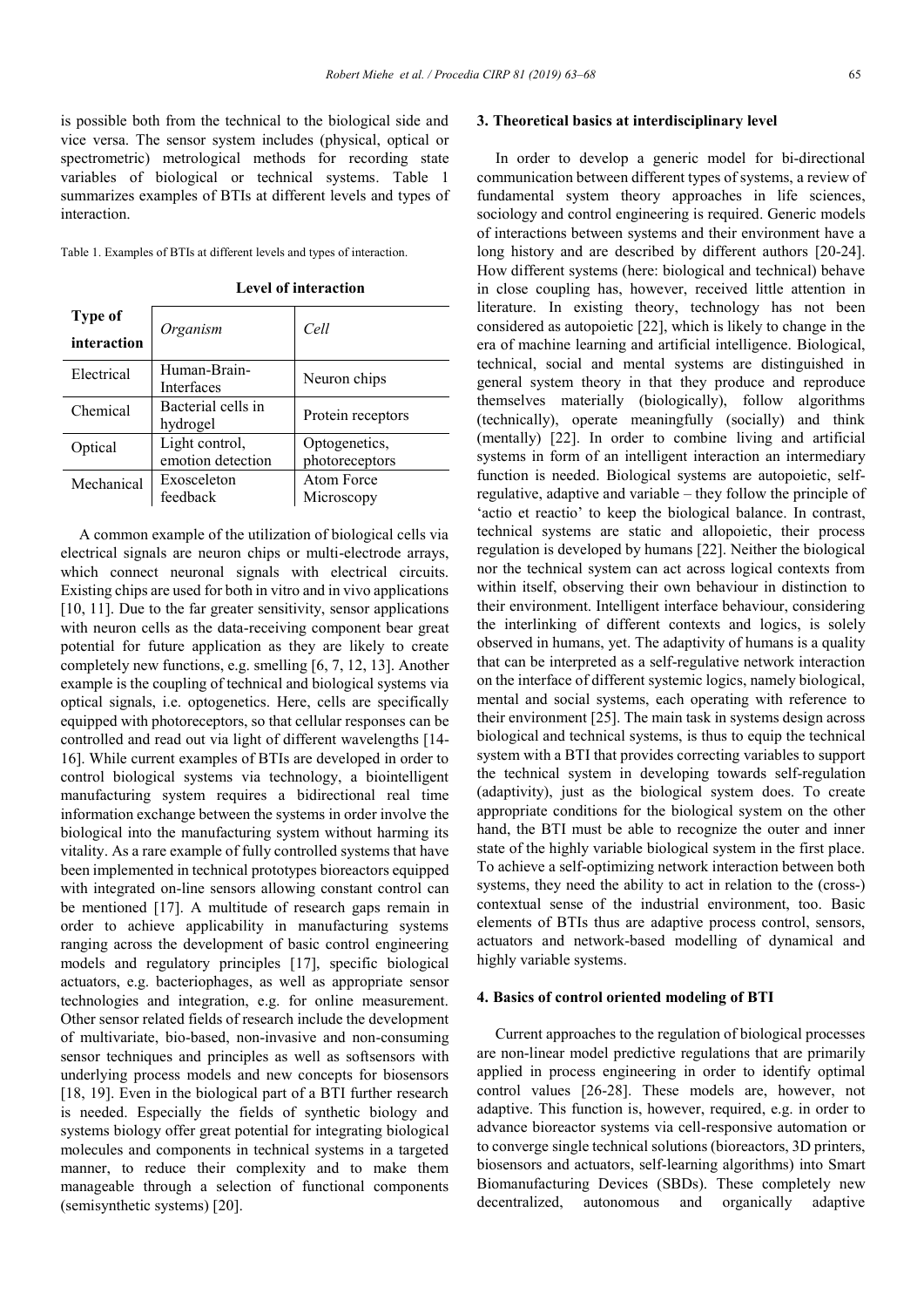

Fig. 2. General control oriented BTI model [own graphic].

manufacturing technologies are expected to enable distributed, personalized and scalable value creation.

Adaptive process control is thus indispensable for the direct coupling of biological and technical systems, since the behavior of biological systems can only be irritated from the outside, but not clearly predicted. Limited reproducibility and variability of results as well as the sole availability of indirect measurements pose additional difficulties of combining the two systems [31]. Today proper sensors for direct measurement simply do not exist. Furthermore, the analytical connections within biological systems have not yet been sufficiently explored nor can they be modeled appropriately. One way of predicting the behavior of living systems thus is through pattern recognition based on the systems structure, an approach wellknown from the teaching of chaotic systems. In this context, trainable soft sensors represent a promising instrument as they are able to learn the recognition of the invisible inner state of a biological system through data from existing sensors, e.g. spatially resolved spectroscopy for material and condition monitoring [30].

Figure 2 illustrates an adaptive process control model between biological and technical systems in form of a BTI. The biological system could be an algae, producing different types of protein. Its proportion depends on the nutritional status and light irradiation. To achieve the production of a specific proportion of different protein, the corresponding supply of temperature, light and nutrition must be triggered via intelligent control on the basis of trained soft sensors or 2,5Dmeasurements. By the help of spectroscopic sensors the reaction of the algae is detected and possible nutrient deficiency could be stated. The BTI derives information from sensor data, transforms it into digital signals in order to control the technical system, which either provides the necessary inputs for controlling the biological systems or can use the information for parallel working processes. For the imaging of the dynamical variability of the biological system statistical modelling, known as "reservoir computing" [31, 32] and deep learning algorithms [33, 34] are downstreamed of the biochemical state recognition. The physical-mathematical models enable sensor simulation. On the basis of rugged and reliable state-descriptive models of biological objects, synthetic sensor data can be generated. Impinging the biological objects with surface defects, the availability of synthetic sensor data sets could be scaled to an unlimited amount. The specific challenge of biological objects is their optical correlation with light to visualize defects. With different methods of 2,5D-measurement a 3D-point-cloud can be received, which describes geometric surface characteristics of the biological object [35]. Through continuous feedback loops, production processes are maintained in optimal condition for the biological process by adapting their technical code expression. They do that by extending their range of biological behavior recognition and also by expanding their control capabilities. This demonstrates the biggest challenge for engineering science, the development of adaptivity in technology. The adaptability of biological systems generally serves to maintain the balance between necessary flexibility and stability ("edge of chaos"). For its transfer to technological systems, the soft sensor needs to get extended by self-learning ability in a polycontextural environment, driven by the logics of biology, technology and information to set the functionality of self-regulative balance in technical systems. Sensors, actuators, algorithms and a network-based modelling form the basis for the realization of a digital image for a biointelligent value creation system.

#### **5. Summary and outlook**

Due to digitization, demographic change and a growing demand for sustainability, manufacturing companies are forced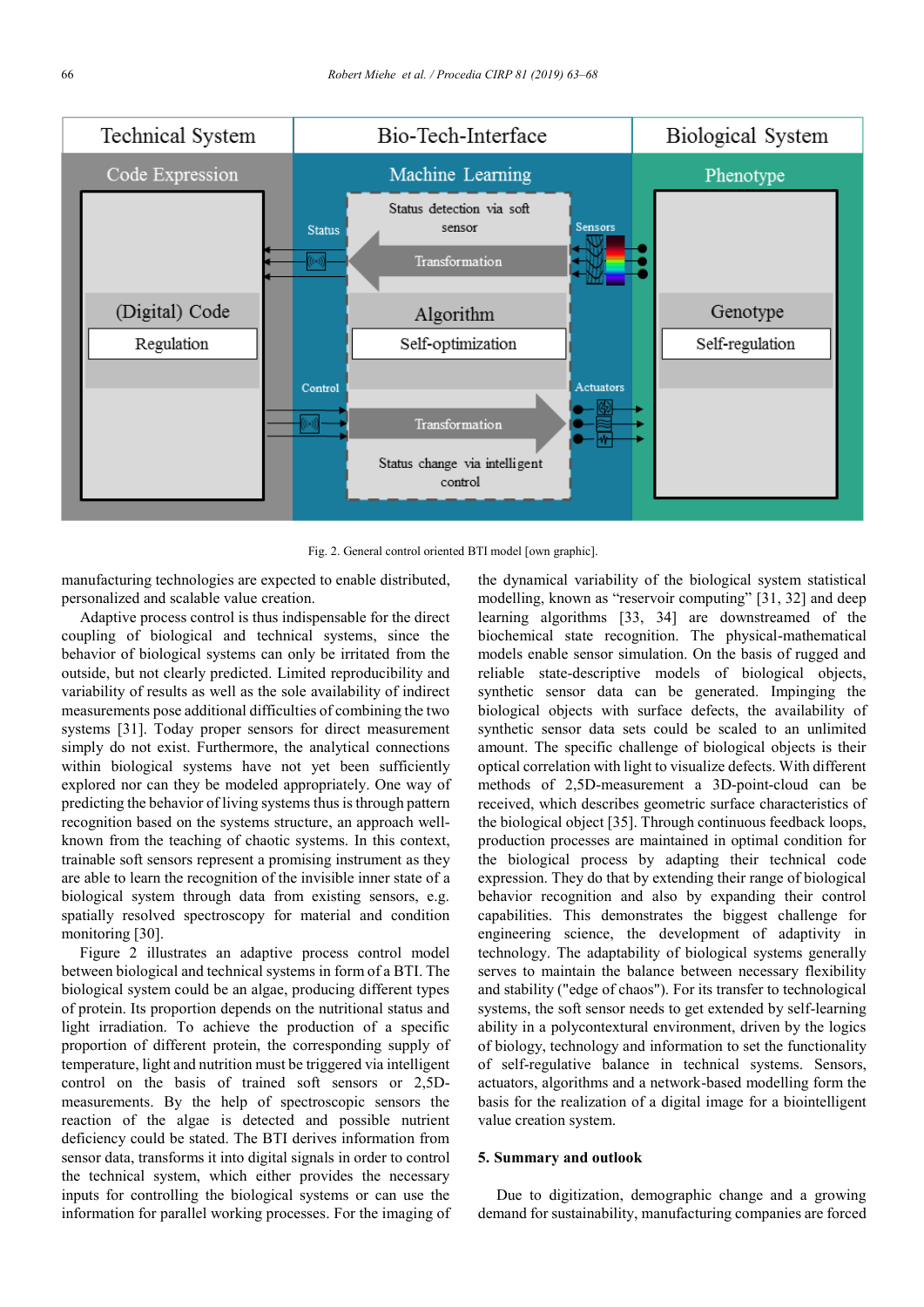to evolve their processes and technologies. The systematic application of the knowledge about biological processes, the so-called biological transformation, is viewed as a promising technological leap that will lead to an increasing integration of production, information and biotechnology. Whereas today's products are produced in complex value chains shipping resources and goods around the globe, the biological transformation will enable decentralized, autonomous, biointelligent value creation. Decisive for this novel form of manufacturing is the realization of appropriate bidirectional, real-time, informative connections between technical and biological systems.

In this paper, we thus presented fundamental elements of BTI engineering. Therefore, we briefly outlined conceptual basics, discussed the main features of BTI in terms of function, type and level of interaction based on existing literature and introduced an interdisciplinary theoretical model for communication and process control across systems. Several research fields, however, remain in order to extensively crosslink biological and technical manufacturing systems. Missing elements are in particular suitable sensors, actuators, algorithms and models for digital images of the biological system as well as their information-regulated interaction. BTI´s are likely to evolve for disruptive innovations through the interactions with biological elements and represent a basis for various industrial applications. Among others a closer cooperation between information and control engineering, biotechnology and manufacturing technology (e.g. robotics, microsystems technology, additive manufacturing) is required. As a limitation of the results it remains to be mentioned that in the future field of the development of fully interactive, bidirectional, real-time BTI not all developments are foreseeable, why the models presented here were kept as general as possible. Although major advances have already been made in biotechnology and information technology, basic research is necessary to make the vision a reality.

#### **References**

- [1] Miehe, R. et al., 2016 The Eco Lean method–A combined approach for low cost economic and ecologic optimization in the manufacturing industry. Procedia CIRP 57: 613-618.
- [2] Sustainable Europe Research Institute (SERI) / Vienna University of Economics and Business (WU Vienna), 2017. Global material extraction by material category 1980-2013, retrieved June, 23 2017, from http://www.materialflows.net/materialflowsnet/trends/analyses-1980-2013/global-material-extraction-by-material-category-1980-2013/
- [3] Fischer-Kowalski, M., von Weizsäcker, E., Yong Ren, Yuichi Moriguchi, Crane, W., Krausmann, F. et al., 2011. Decoupling natural resource use and environmental impacts from economic growth: Report of the Working Group on Decoupling to the International Resource Panel, Paris.
- [4] European Commission, 2013. Environment. New package of clean air measures in Europe , Bruxelles, retrieved June, 23 2017, from http://europa.eu/rapid/press-release\_IP-13-1274\_de.htm
- [5] Byrne, G., Dimitrov, D., Monostori, L., Teti, R., van Houten, F., & Wertheim, R. 2018. Biologicalisation: Biological transformation in manufacturing. CIRP Journal of Manufacturing Science and Technology, 21, 1-32.
- [6] Miehe, R., Bauernhansl, T., Schwarz, O., Traube, A., Lorenzoni, A., Waltersmann, L., Full, J.; Horbelt, J., Sauer, A.,2018. The

biological transformation of the manufacturing industry - Envisioning biointelligent value adding. Procedia CIRP 72, pp.739-743

- [7] Bauernhansl et al, 2019. Biointelligence A New Perspective for Sustainable industrial value creation (orig. Biointelligenz – Eine neue Perspektive für nachhaltige industrielle Wertschöpfung), Fraunhofer Gesellschaft, Munich, ISBN 978-3-8396-1433-4
- [8] von Uexküll, J. (ed.), 1980. Composition theory of nature: Biology as undogmatic science. Ullstein, Frankfurt.
- [9] Auernheimer, J., 2005. Functionalization of Artificial Surfaces with Integrin Ligands for Stimulation of Integrin Mediated Cell Adhesion (Doctoral dissertation, Technische Universität München).
- [10]Wander, J. D., Rao, R. P., 2014. Brain–computer interfaces: a powerful tool for scientific inquiry. Current opinion in neurobiology, 25, 70-75.
- [11]Paninski L, Cunningham JP., 2018. Neural data science: accelerating the experiment-analysis-theory cycle in large-scale neuroscience. Current Opinion in Neurobiology
- [12]Dolai, S., Leu, H. Y., Magda, J., & Tabib-Azar, M., 2018. Bio-Mimetic synthetic cell hydrogel magnetometer. Bioinspiration & biomimetics.
- [13]Agabi, Oshiorenoya E. "Cell culture, transport and investigation." U.S. Patent Application No. 15/211,557.
- [14]Williams, S. C., & Deisseroth, K. 2013. Optogenetics. Proceedings of the National Academy of Sciences, 110(41), 16287-16287.
- [15]Pastrana E. Optogenetics: Controlling cell function with light. Nature Methods
- [16]Berndt, A., & Deisseroth, K., 2015. Expanding the optogenetics toolkit. Science, 349(6248), 590-591.
- [17]Sommeregger W, et al., 2017. Quality by control: Towards model predictive control of mammalian cell culture bioprocesses. Biotechnology Journal.
- [18]Whitford W., 2017. The era of digital biomanufacturing. BioProcess International.
- [19]Whitford W, Hoying JB., 2017. Digital biomanufacturing supporting vascularization in 3D bioprinting. International Journal of Bioprinting, 2017, 3. Jg., Nr. 1, S. 18-26. .
- [20] Cameron D.E., Bashor C.J., Collins J.J., 2014 A brief history of synthetic biology. Nature Reviews Microbiology, 2014, 12. Jg., Nr. 5, S. 381.
- [21] Bateson, G., 1979. Mind and nature: A necessary unity (Vol. 255). New York: Bantam Books.
- [22] Luhmann, N. 1987, social systems outline of a general theory (orig. soziale Systeme – Grundriß einer allgemeinen Theorie) Suhrkamp, Frankfurt.
- [23] Vester, F., 1991. New territory of thought. From the technocratic to the cybernetic age (orig. Neuland des Denkens. Vom technokratischen zum kybernetischen Zeitalter). 7th edition. dtv, Munich.
- [24] Vester, F., 2011. The art of networked thinking. Ideas and tools for a new approach to complexity. The new report to the Club of Rome (orig. Die Kunst vernetzt zu denken. Ideen und Werkzeuge für einen neuen Umgang mit Komplexität. Der neue Bericht an den Club of Rome). 8. Auflage. dtv, München.
- [25] Luhmann, N. 1997. Die Gesellschaft der Gesellschaft. Erster Teilband. Kapitel 1-3. Erste Auflage. Frankfurt am Main: Suhrkamp Verlag.
- [26] Ashoori, A., Moshiri, B., Khaki-Sedigh, A., Bakhtiari, M.R., 2009. Optimal control of a nonlinear fed-batch fermentation process using model predictive approach. In: Journal of Process Control 19 (7). pp. 1162-1173.
- [27] Craven, S., Whelan, J., Glennon, B., 2014. Glucose concentration control of a fed-batch mammalian cell bioprocess using a nonlinear model predictive controller. In: Journal of Process Control 24 (4), pp. 344-357.
- [28] del Rio-Chanona, E.A., Zhang, D., Vassiliadis, V.S., 2016. Model-based real-time optimisation of a fed-batch cyanobacterial hydrogen production process using economic